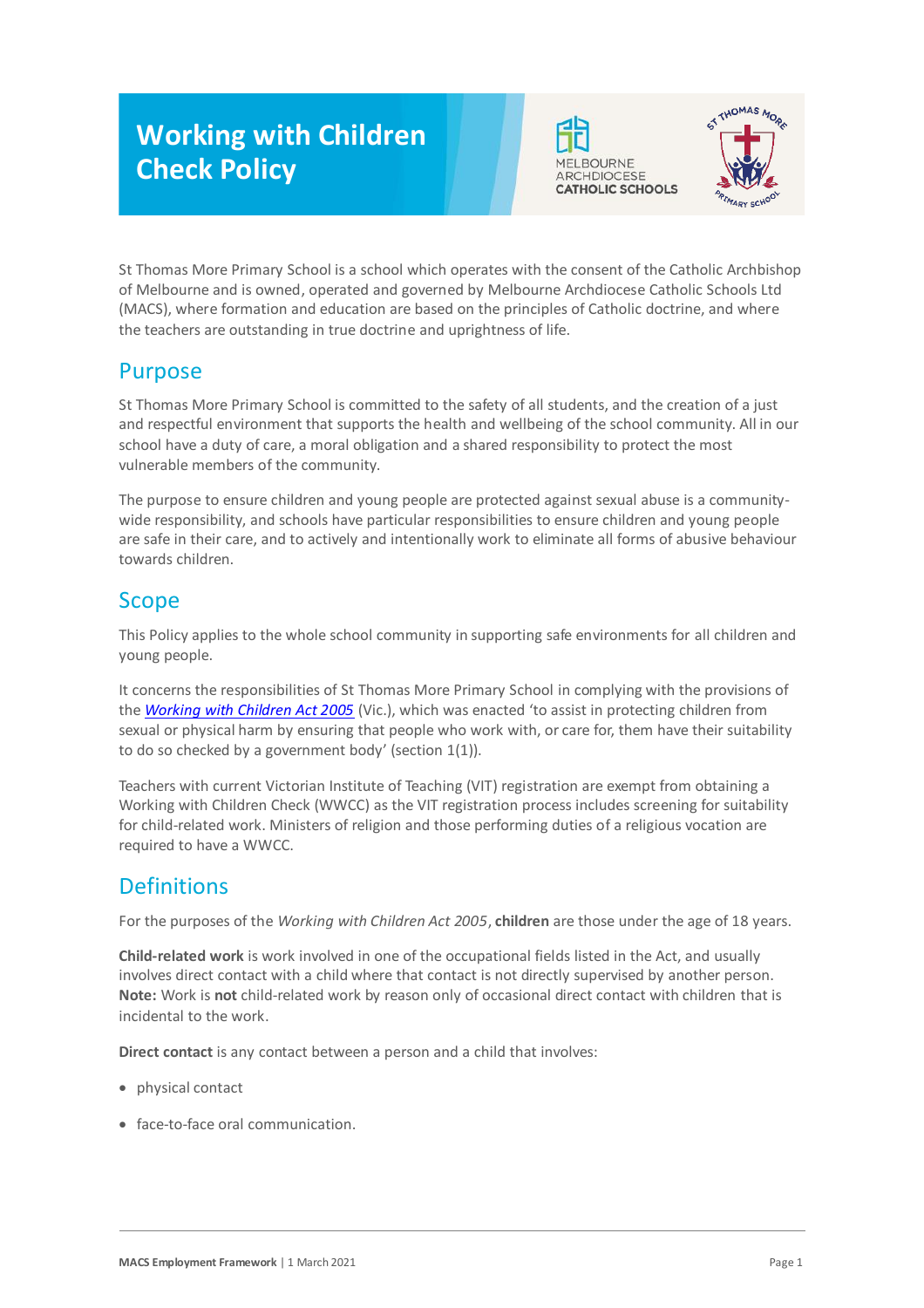**Direct supervision** is supervision of a person's contact with children, rather than of their work in general. Supervising another person's contact with children must be personal and immediate, but can include a brief absence such as taking a telephone call in another room.

**Unsupervised child-related work** is any type of activity where an adult has 'direct contact' with a student or students/young people that is not directly supervised by a member of staff.

**Victorian Institute of Teaching** (VIT) is the registration body for teachers in Victoria.

**Working with Children Check** (WWCC) is required by persons doing child-related work in Victoria as paid workers or volunteers, where that work is not directly supervised by someone with an appropriate check. A WWCC is not required by teachers who hold current VIT registration.

### **Principles**

The following principles underpin our commitment to child safety within our school:

- all students deserve, as a fundamental right, safety and protection from all forms of abuse and neglect
- a safe environment is required to protect children and young people from harm, and to prevent staff or other adults from abusing their position of authority and trust
- our school's commitment to the protection of children is embedded in the culture of our school, and our individual and collective responsibility to take action is understood and accepted
- each child and young person's ongoing safety and wellbeing must be the primary focus of all decision-making.

At St Thomas More Primary School, the leadership, teachers and all staff must be fully self-aware of, and comply with, their professional obligations and responsibilities with regard to the protection of children.

## **Policy**

St Thomas More Primary School will ensure that a current WWCC is held by all persons involved at the school who are required to do so. The school will maintain accurate and up-to-date WWCC and VIT registers for teachers, clergy, other staff, contractors and volunteers. This duty is allocated to the Principal in consultation with Administrative Staff.

Each year, all staff are made aware of the school's procedures for volunteers, contractors and other persons, including the need for prior approval of such work by the designated member of the school's leadership team.

#### **Who requires a WWCC?**

Only people doing child-related work (and who aren't otherwise exempt under the Act) need a WWCC. This applies to both paid and volunteer workers. Not everyone who has contact with children needs a WWCC. More information about the occupations requiring a WWCC is included in th[e list of](https://www.workingwithchildren.vic.gov.au/about-the-check/resources/list-of-occupational-fields)  [occupational fields.](https://www.workingwithchildren.vic.gov.au/about-the-check/resources/list-of-occupational-fields)

A WWCC is required:

- by adults engaged in child-related work within the meaning of the Act, which includes engaging in voluntary work and providing practical training as well as paid employment
- if the work usually involves direct contact with a child or children
- when the contact with children is not occasional direct contact and is not incidental to the work